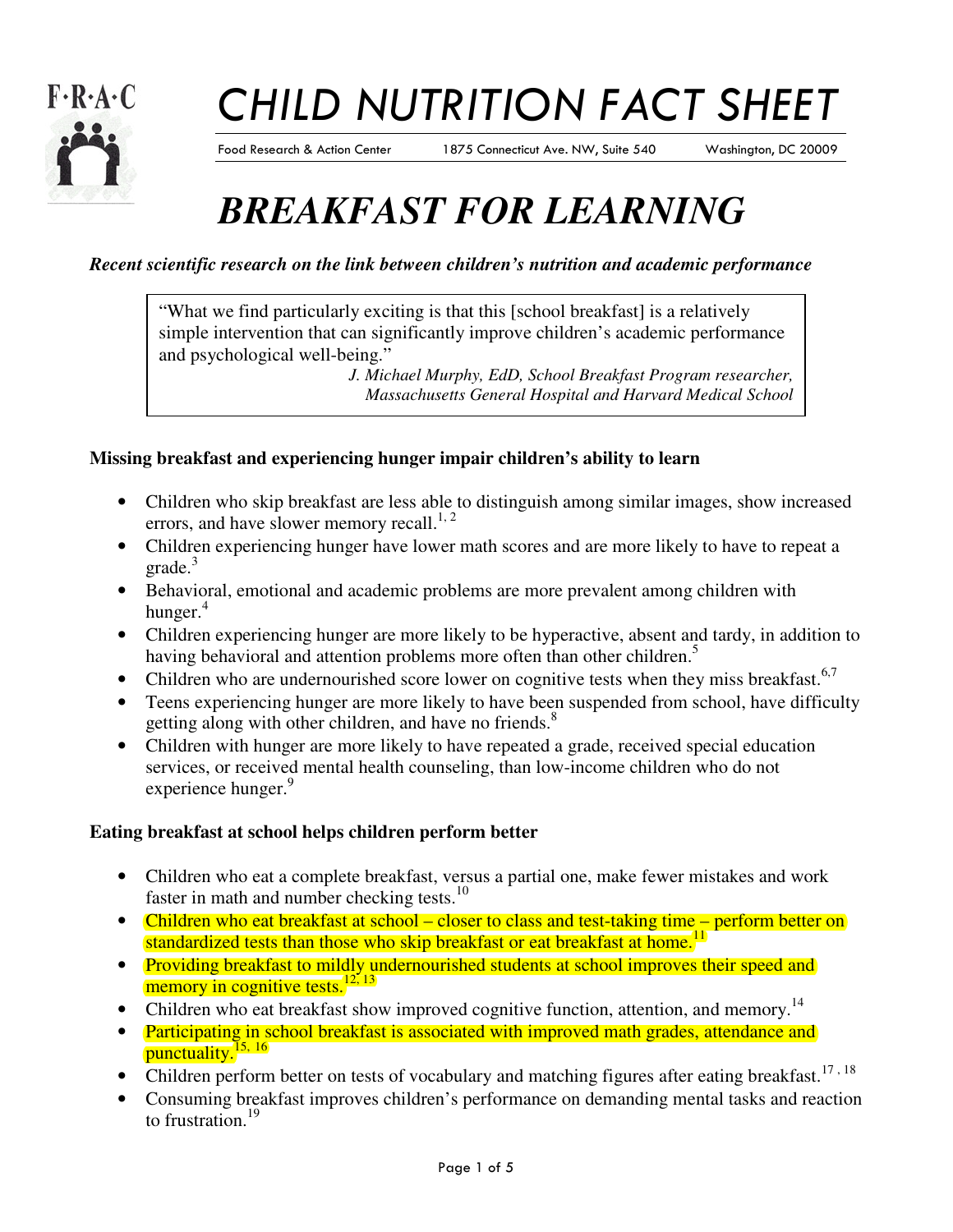### **School breakfast improves student behavior and learning environments**

- Schools that provide breakfast in the classroom to all students show decreases in tardiness and suspensions as well as improved student behavior and attentiveness.<sup>20, 21</sup>
- Providing students with breakfast in the classroom setting is associated with lower tardy rates and fewer disciplinary office referrals.<sup>22</sup>
- School breakfast programs can lower absence and tardiness rates and improve standardized achievement test scores.<sup>23</sup>

### **Universal school breakfast programs yield positive results**

- Children who participate in universal school breakfast have lower rates of absence and tardiness. $24, 25$
- Schools that provide universal school breakfast have higher breakfast participation, especially when breakfast is served in the classroom, and students who significantly increase their breakfast participation are more frequently on time and in attendance.<sup>26</sup>
- Schools providing all students with free breakfast have greater positive changes in academic performance.<sup>27</sup>

# **Breakfast can improve children's diets**

- Children who eat breakfast tend to have more adequate nutrient intakes than children who do not. $28$
- By eating breakfast, students also get more of important nutrients, vitamins and minerals such as calcium, dietary fiber, folate and protein.<sup>29,30</sup>
- A higher percentage of children who skip breakfast do not meet two-thirds of the Recommended Dietary Allowance (RDA) for vitamins A, E, D, and  $B_6$ .<sup>31</sup>

#### **Breakfast may reduce obesity risk**

 $\overline{a}$ 

- Adolescents who eat breakfast tend to have a lower body mass index (BMI); higher BMIs can indicate overweight and obesity. $32$
- Girls who eat breakfast are more likely to have a lower BMI than girls who skip breakfast.<sup>33</sup>
- Adolescents with one or two obese parents who eat breakfast every day are more likely to have BMIs within a healthy range than those who tend to skip breakfast.<sup>34</sup>
- Low-income elementary school girls who participate in the School Breakfast, School Lunch, or Food Stamp Programs, or any combination of these programs, have significantly less risk of being overweight.<sup>35</sup>

# **Beliefs about breakfast can influence participation**

- Girls often skip breakfast because they believe it might make them fat and are concerned about gaining weight. 36, 37
- Adolescents who skip breakfast are significantly more likely to have fasted to lose weight.<sup>38</sup>
- Children report that they believe eating breakfast increases their energy and ability to pay attention in school.<sup>39</sup>

Page 2 of 5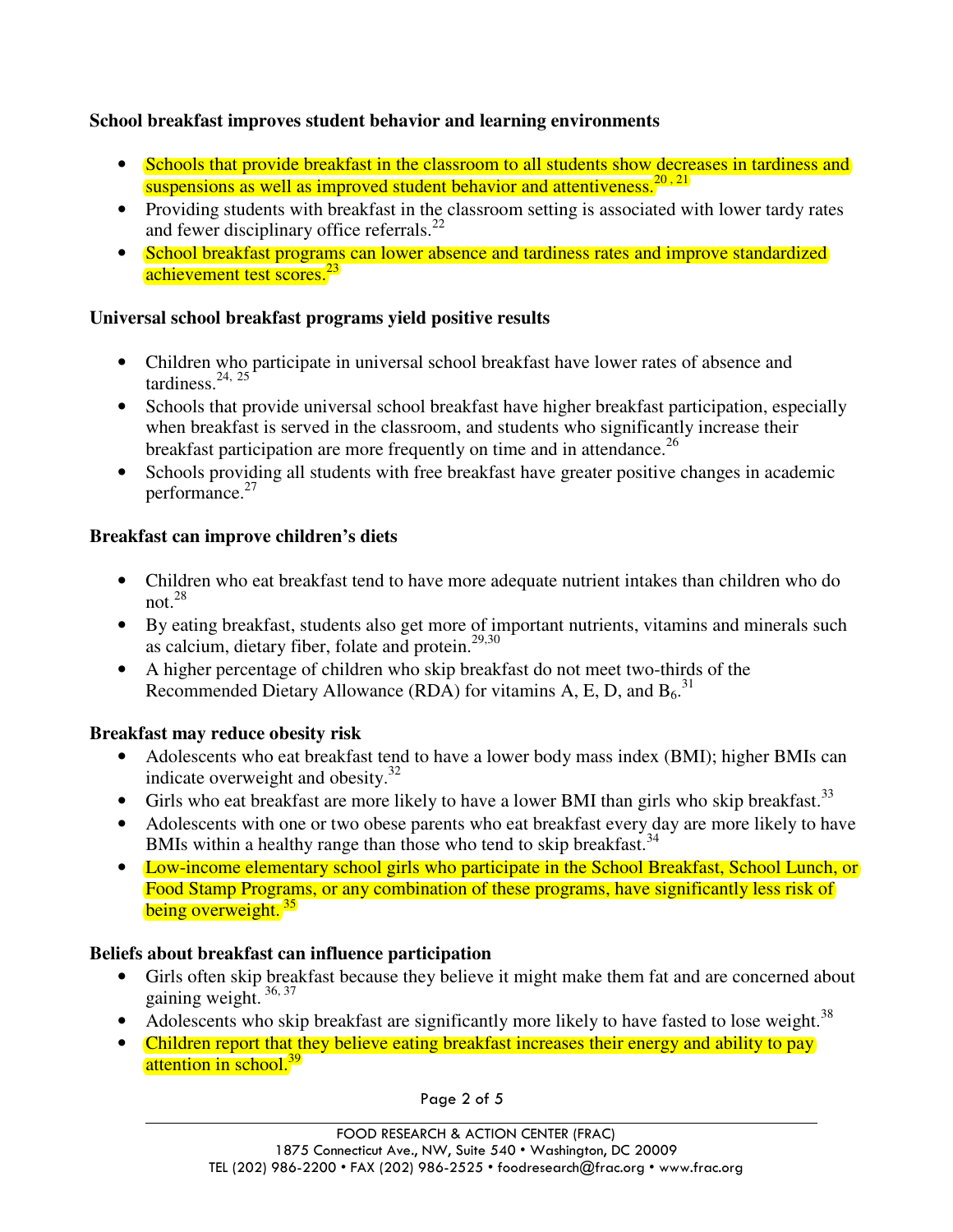#### *Breakfast for Learning Endnotes*

 $\overline{a}$ <sup>1</sup> Pollitt E, Cueto S, Jacoby ER. "Fasting and Cognition in Well- and Undernourished Schoolchildren: A Review of Three Experimental Studies." *American Journal of Clinical Nutrition* 1998; 67(4):779S-784S.

2 Pollitt E, Leibel RL, Greenfield D. "Brief fasting, stress, and cognition in children." *American Journal of Clinical Nutrition* 1981; 34:1526-1533.

<sup>3</sup> Alaimo K, Olson CM, Frongillo EA Jr. "Food Insufficiency and American School-Aged Children's Cognitive, Academic and Psychosocial Development." *Pediatrics* 2001; 108(1):44-53.

<sup>4</sup> Kleinman RE, Murphy JM, Little M, Pagano M, Wehler CA, Regal K, Jellinek MS. "Hunger in Children in the United States: Potential Behavioral and Emotional Correlates." *Pediatrics* 1998; 101(1):E3.

<sup>5</sup> Murphy JM, Wehler CA, Pagano ME, Little M, Kleinman RF, Jellinek MS. "Relationship Between Hunger and Psychosocial Functioning in Low-Income American Children." *Journal of the American Academy of Child & Adolescent Psychiatry* 1998;37:163-170.

<sup>6</sup> Simeon DT, Grantham-McGregor S. "Effects of missing breakfast on the cognitive function of school children of differing nutritional status." *American Journal of Clinical Nutrition* 1989;49:646-53.

7 Pollitt E. "Does Breakfast Make a Difference in School?" *Journal of The American Dietetic Association* 1995; 95(10):1134-39.

8 Alaimo K, "Food Insufficiency." 46. (see footnote #3)

<sup>9</sup> Kleinman RE, "Hunger in Children in the United States." (see footnote #4)

 $10$  Wyon D, Abrahamsson L, Jartelius M, Fletcher R. "An Experimental Study of the Effects of Energy Intake at Breakfast on the Test Performance of 10 Year-Old Children in School." *International Journal of Food Science and Nutrition*  1997;48(1):5-12.

<sup>11</sup> Vaisman N, Voet H, Akivis A, Vakil E. "Effects of Breakfast Timing on the Cognitive Functions of Elementary School Students." *Archives of Pediatric and Adolescent Medicine* 1996 150:1089-1092.

<sup>12</sup> Grantham-McGregor S, Chang S, Walker S. "Evaluation of School Feeding Programs: Some Jamaican Examples." *American Journal of Clinical Nutrition* 1998; 67(4) 785S-789S.

<sup>13</sup> Chandler AMK, Walker SP, Connolly K, Grantham-McGregor SM. "School Breakfast Improves Verbal Fluency in Undernourished Jamaican Children." *Journal of Nutrition* 1995; 125(4): 894-900.

<sup>14</sup> Wesnes KA, Pincock C, Richardson D, Helm G, Hails S. "Breakfast reduces declines in attention and memory over the morning in schoolchildren." *Appetite* 2003;41(3):329-31.

<sup>15</sup> Murphy JM, Pagano M, Nachmani J, Sperling P, Kane S, Kleinman R. "The Relationship of School Breakfast to Psychosocial and Academic Functioning: Cross-sectional and longitudinal observations in an inner-city sample." *Archives of Pediatric and Adolescent Medicine* 1998; 152:899-907.

<sup>16</sup> Powell CA, Walker SP, Chang SM, Grantham-McGregor SM. "Nutrition and education: a randomized trial of the effects of breakfast in rural primary school children." *American Journal of Clinical Nutrition* 1998;68:873-9.

 $17$  Pollitt, E. "Fasting and Cognition." 780S, 783S. (see footnote #1)

 $\overline{a}$ 

Page 3 of 5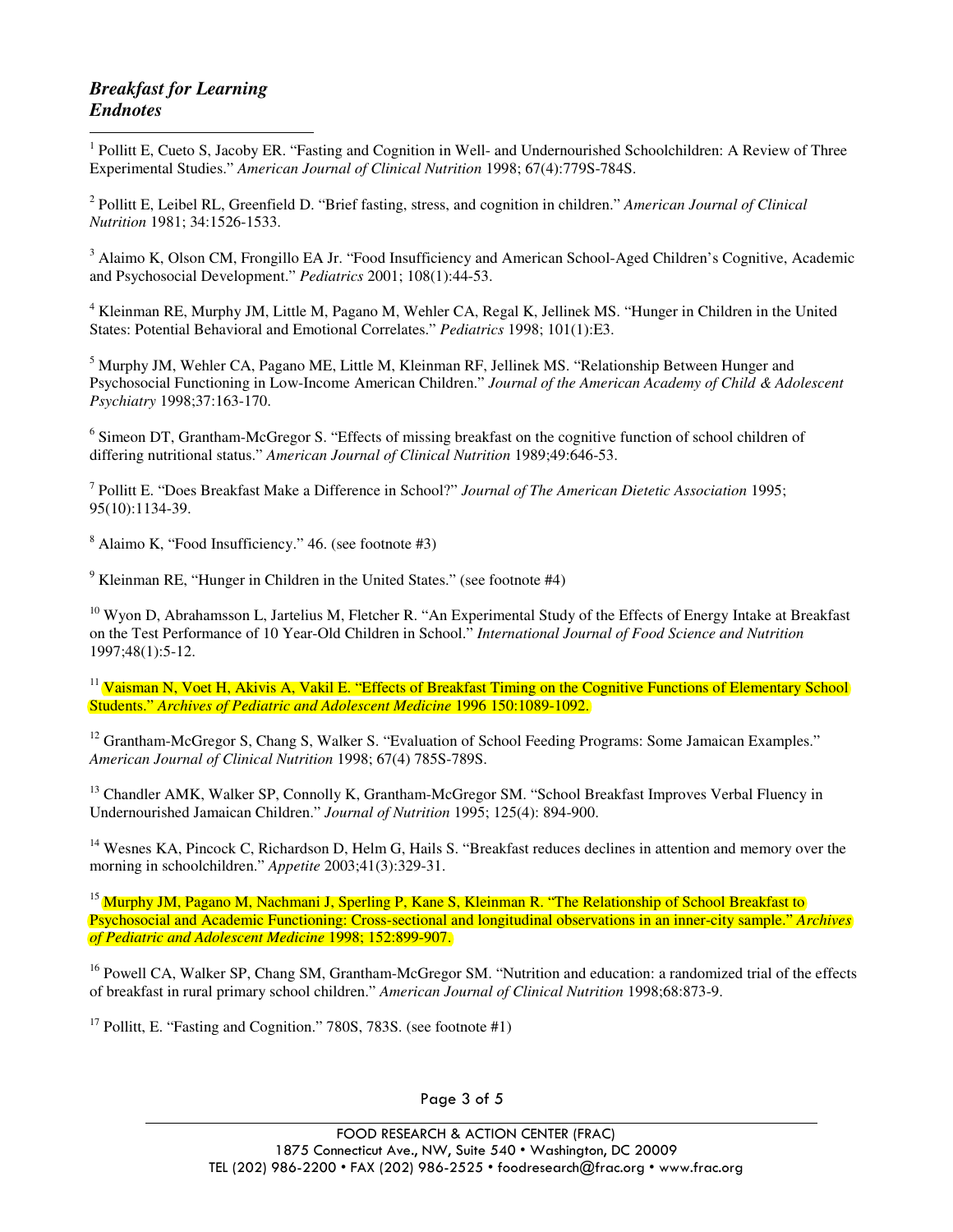$\overline{a}$ <sup>18</sup> Jacoby E, Cueto S, Pollitt E. "Benefits of a school breakfast program among Andean children in Huaraz, Peru." *Food and Nutrition Bulletin* 1996; 17:54-64.

<sup>19</sup> Bellisle F. "Effects of diet on behaviour and cognition in children." *British Journal of Nutrition* 2004;92 (Suppl 2), S227- S232.

 $^{20}$  Murphy JM, Pagano ME, Patton K, Hall S, Marinaccio J, Kleinman R. "The Boston Public Schools Universal Breakfast Program; Final Evaluation Report." Massachusetts General Hospital, Boston, MA, 2000.

<sup>21</sup> Murphy JM et. al. "Maryland Meals for Achievement Year III Final Report." Massachusetts General Hospital, Boston, MA, 2001.

<sup>22</sup> Murphy JM, Drake JE, Weineke KM. "Academics & Breakfast Connection Pilot: Final Report on New York's Classroom Breakfast Project." Nutrition Consortium of New York State. Albany, New York. July 2005.

<sup>23</sup> Meyers A, Sampson AE, Weitzman M, Rogers BL, Kayne H. "School Breakfast Program and School Performance." *American Journal of Diseases of Children* 1989;143:1234-39.

<sup>24</sup> Cook JT, Ohri-Vachaspati P, Kelly GL. "Evaluation of a Universally-Free School Breakfast Program Demonstration Project, Central Falls, Rhode Island." Center on Hunger, Poverty and Nutrition Policy, Tufts University, Medford, MA, 1996.

 $^{25}$  Murphy JM, Pagano M, Nachmani "The Relationship of School Breakfast to Psychosocial and Academic Functioning." (see footnote #15)

 $^{26}$  McLaughlin JE, Bernstein LS, Crepinsek MK, Daft LM, Murphy JM. "Evaluation of the School Breakfast Program Pilot Project: Findings from the First Year of Implementation." U.S. Department of Agriculture, Food and Nutrition Service. October 2002. Report No. CN-02-SBP.

<sup>27</sup> Murphy JM, Pagano M, Bishop SJ. "Impact of a Universally Free, In-Classroom School Breakfast Program on Achievement; Results from the Abell Foundation's Baltimore Breakfast Challenge Program." Massachusetts General Hospital, Boston, MA, 2001.

<sup>28</sup> Rampersaud GC, Pereira MA, Girard BL, Adams J, Metzl JD. "Breakfast Habits, Nutritional Status, Body Weight, and Academic Performance in Children and Adolescents." *Journal of the American Dietetic Association* 2005;105:743-760.

<sup>29</sup> Affenito SG, Thompson DR, Barton BA, Franko DL, Daniels SR, Obarzanek E, Schreiber GB, Striegel-Moore. "Breakfast Consumption by African-American and White Adolescent Girls Correlates Positively with Calcium and Fiber Intake and Negatively with Body Mass Index." *Journal of the American Dietetic Association* 2005; 105:938-945.

<sup>30</sup> Wilson NC, Parnell WR, Wohlers M, Shirley P. "Eating breakfast and its impact on children's daily diet." *Nutrition & Dietetics* 2006; 63:15-20.

<sup>31</sup> Nicklas TA, Bao W, Webber LS, Berenson GS "Breakfast consumption affects adequacy of total daily intake in children." *Journal of the American Dietetic Association* 1993; 93(8):886-891.

 $32$  Fiore H, Travis S, Whalen A, Auinger P, Ryan S. "Potentially Protective Factors Associated with Healthful Body Mass Index in Adolescents with Obese and Nonobese Parents: A Secondary Data Analysis of the Third National Health and Nutrition Examination Survey, 1988-1994." *Journal of the American Dietetic Association* 2006;106:55-64.

<sup>33</sup> Barton BA, Elderidge AL, Thompson D, Affenito SG, Striegel-Moore RH, Franko DL, Albertson AM, Crockett SJ. "The relationship of breakfast and cereal consumption to nutrient intake and body mass index: the National Heart, Lung, and Blood Institute Growth and Health Study." *Journal of the American Heart Association* 2005; 105(9):1383-1389.

 $34$  Fiore, H. "Potentially Protective Factors" 60. (see footnote #31)

 $\overline{a}$ 

Page 4 of 5